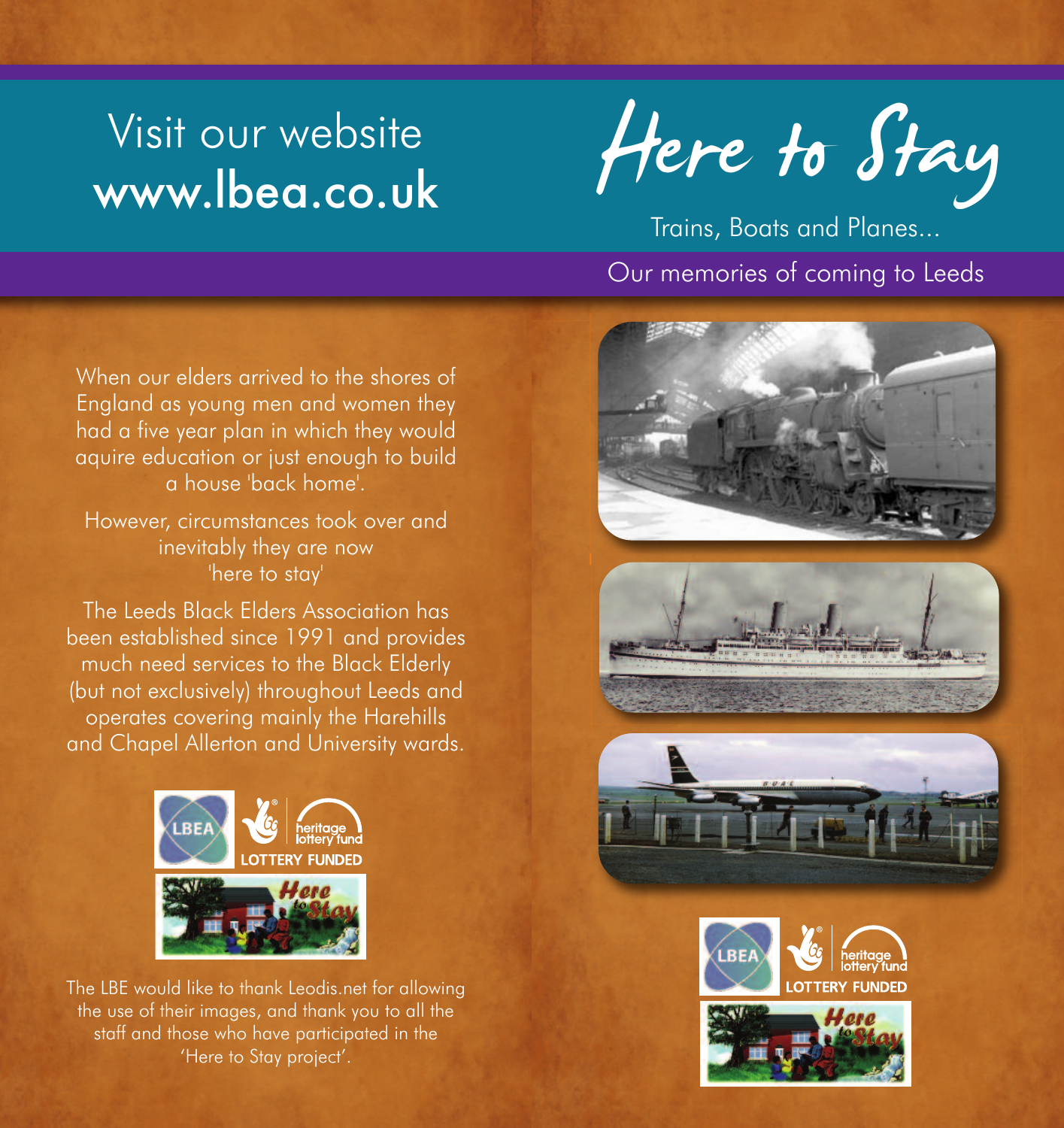# Welcome

# Our memories

The 'Here To Stay' project was born out of the lack of information available regarding the histories of our Afro Caribbean people in Leeds.

Various organisations and groups in Leeds, including Leeds Black Elders Association, have over the years organised events, produced books and articles pertaining to this field of work. The project aims to undertake a strategic process of documenting this legacy through the provision of services which make available avenues to collect, promote and access

the history for the local community and wider community..



# Mrs Elaine Davis

![](_page_1_Picture_7.jpeg)

Birth place: Caribbean islands, Barbados

#### When and how did you get to England?

"It was 1960 and it was by Boat, the SS Auriantha. It took two weeks and docked at Liverpool".

#### Why did you come to England?

"I really don't know why I came to England. I think I left because my best cousin Olga who passed away about five years ago. I had another cousin, he's still alive... he used to send money for me sometimes. He kept forcing me to come, and you know Olga, used to say why don't you come? and in the end I came. I ended up in Leeds because my husband lived here".

#### Where did you work?

"A fur factory, then a skirt factory then in the laundrette at St. James' Hospital, and finally on the Geriatric Ward at the hospital".

#### Do you like Leeds?

"Well, it's funny because I don't know whether I like it, I just came and I just accept things as they are unless something else happens to me".

#### Why did you stay in Leeds?

"I'm quite happy, you know, I'm quite happy and comfortable really because the kids are near, you know and if I want anything, I ask them to get it for me".

Here to Stay!

"...everything looked so confusing, so many people and you're trying to look for your suitcase and from one thing to the other and then I find mine." Mrs Davis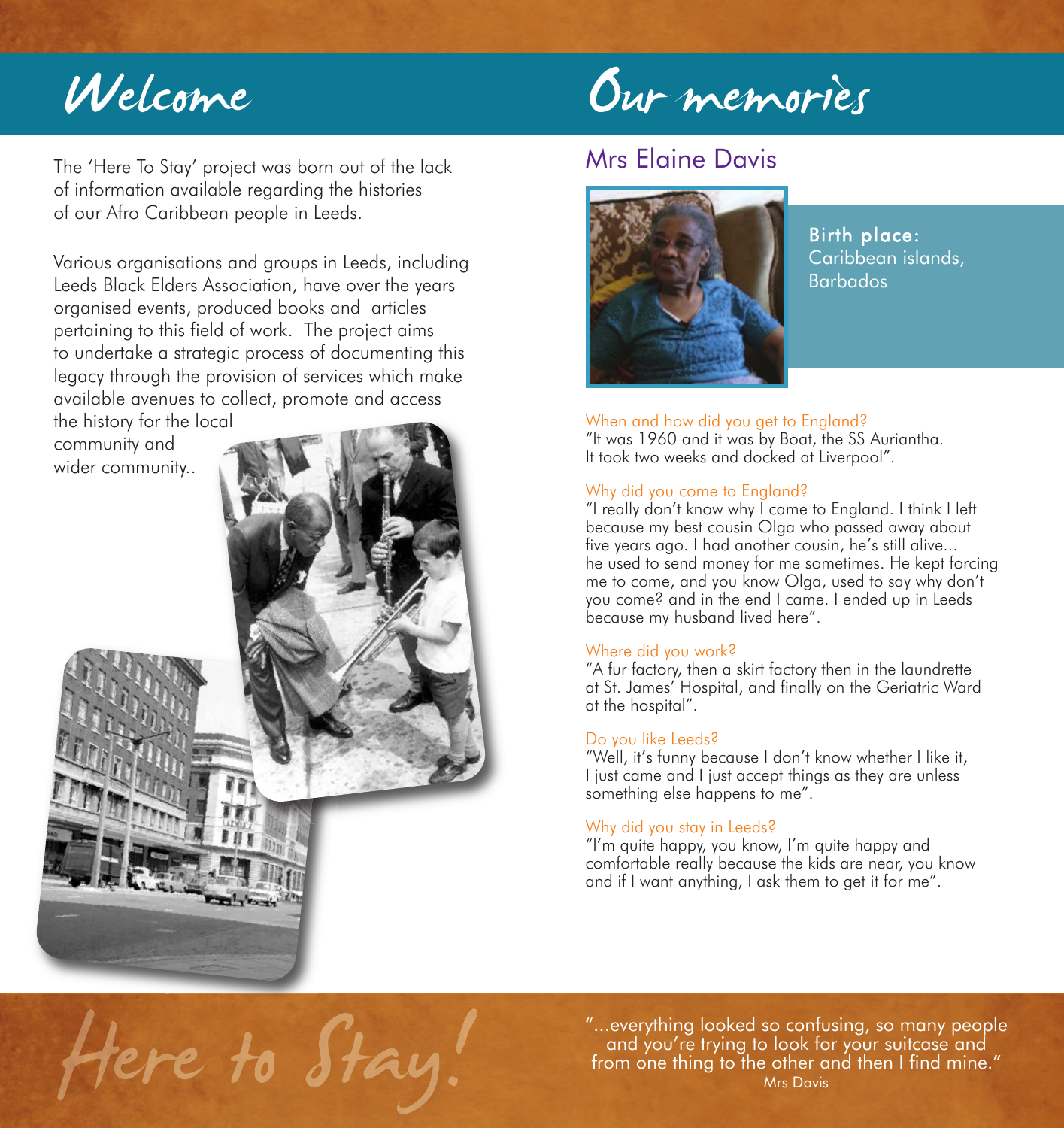# Mrs Frances Cambell

![](_page_2_Picture_1.jpeg)

Birth place: St. Kitts, West Indies

#### When and how did you get to England?

"I Came to England when I was twenty four. The boat was called The Begonia and docked at Southampton. I then got a train to Leeds".

#### Why did you come to England?

"My foster parents came to England when I was about twenty. They sent for me. I was overjoyed to come to this place, although in the beginning I didn't really want to come, as I say, I wanted to go with my mates that were going to St Thomas, St Vincent's, all these places nearer home. I wanted to go, but I had no say in the matter. They send the money so I had to travel".

#### What were your first impressions of Leeds?

"When I see the houses I thought they were factories, some people told me that they were not factories but their houses".

#### Where did you work?

"A clothing factory and then cleaner at Leeds University".

#### How did you fit into the Leeds community?

"I never had come up against prejudice. It seems to me everybody took me for what I am. I would go places and I ask for things, I would get it with no problem. Although I did hear people say they were not being not served...that was not my experience".

Here to Stay.

![](_page_2_Picture_13.jpeg)

Mrs Saddler

Birth place: St. Kitts, West Indies

#### When and how did you get to England?

"I came by boat in 1960. I think it was called the Sorriento and docked at Southampton. It took 28 days. I was very sick. We stepped off this great ship not knowing where we were going...we had to make our own way towards our destination. My journey to England, was not a very happy one!"

#### Why did you come to England?

"My oldest sister, she came to England and trained as a nurse, and then she wrote and said, "I'm sending for you, it's good here, come!" She paid my passage and I came. And I love it!"

#### What work did you do before you came to England?

"After school, needlework was a must. I went to learn dressmaking".

#### Why did you come to Leeds?

"I did not like London. There wasn't much of a black community at the time. It was too big and fast, I didn't stay long. I had relatives in Leeds. I like Leeds. I have no regrets".

#### Where did you work?

"I can't remember what my first job was, I think it was working in a sardine factory...I didn't like it, so I worked at Kingfisher on Meanwood Road...I liked that job but after 9 years I got fed up and wanted to be a social worker. I did a course and got a job straight away as a residential social worker. I worked for 25 years until I retired - a fantastic job, working with children".

![](_page_2_Picture_25.jpeg)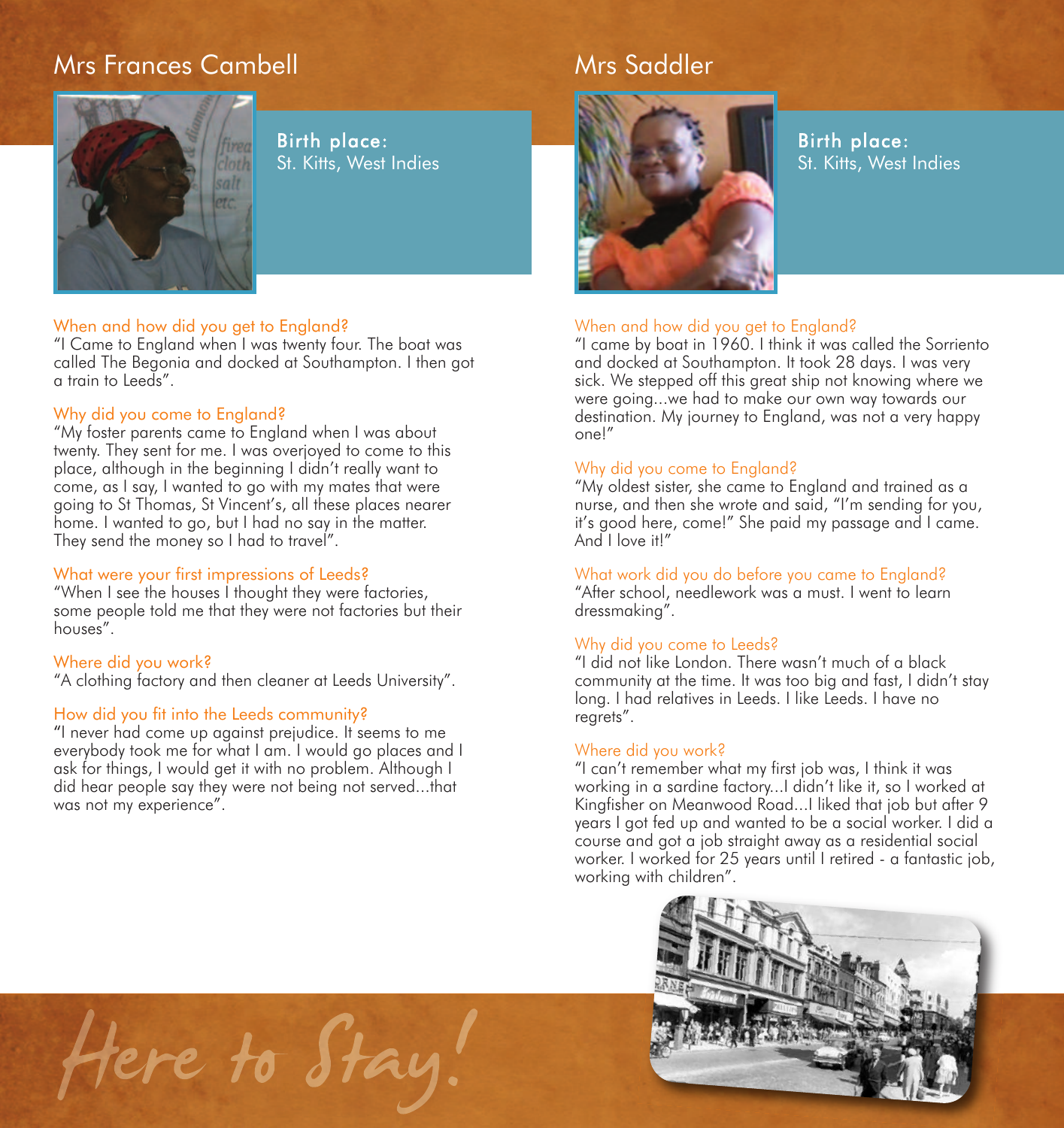## Mrs Beryl Juma

# Mr Grantley Bovell

![](_page_3_Picture_2.jpeg)

Birth place: Freetown, Sierra Leone

#### When and how did you get to England?

"I came by boat. It was the Mail Vessel Accra. The journey was about 10 days, it was lovely. I travelled 1st class because my mother didn't want me to miss the start of my nursing training. I arrived in Liverpool and got a train from Liverpool Lyme street to London. I couldn't believe that I was in the UK, because it had been a dream of mine to come".

#### Why did you come to England?

"My parents came to the UK when I was 14. I was then 21 when I came to the UK. I came straight to a nursing school, and it happened to be the nursing school that my mother had been to, in Halifax".

#### What were your first impressions of England?

"We arrived in Bradford in a very grey, foggy September morning and I thought what have I come to...I burst into tears because I thought, Oh my God, I didn't expect it to be like this".

#### Where did you work and what were people's reaction towards you?

"I worked as a qualified nurse. Most of the patients were nice".

#### What is your life like now as a result of coming to England?

"I'm semi-retired. I have worked in the NHS now for the last 43 years. I was fortunate in the sense that in 2006, I was recognised for my work within our Health Care and was awarded the MBE by the Queen".

![](_page_3_Picture_14.jpeg)

Birth place: Barbados

#### When and how did you get to England?

"I came to England when I was between 18 and 19. I came by ship. And it was heartwrenching, heart breaking...I can't describe the bad feelings I had because it wasn't something that I wanted to do. We docked at Liverpool".

#### Why did you come to England?

"Fortunatley my mother came to England and settled in Liverpool, and my sister came to do nursing. I was reluctant to come to England. At that time there was conscription in England where you had to go into the Army at a certain age".

#### What were your first impressions of England?

"Amazement. Gobsmacked! At a loss for words! It was dark, it was grey, cold and bleak, and all the houses with smoke going through the top, which I had never seen before...it was something that will live with me forever, not in a bad way. The whole scene of England, was not like we had been told, or what we envisaged".

#### Where did you work?

"I was fortunate because I had a job lined up already on British Rail. I left within three weeks because that was not the job I wanted and I wanted to go back to my carpentry. I went to a big firm in Liverpool called Costain, that was a big construction firm. The job I got was an outside job... the cold was against me...and I left that. I went into Engineering".

#### Why did you come to Leeds?

"Liverpool was not a bad place, the only thing was the unemployment started to rise viciously later on...I had an Aunt that lived over here, they said how nice Leeds was...my mother came over to see her and she decided that's where she wanted to go...so I came here".

Here to Stay.

"It was dark, it was grey, cold and bleak, and all the houses with smoke going through the top, which I had never seen before...it was something that will live with me forever, not in a bad way." Mr Bovell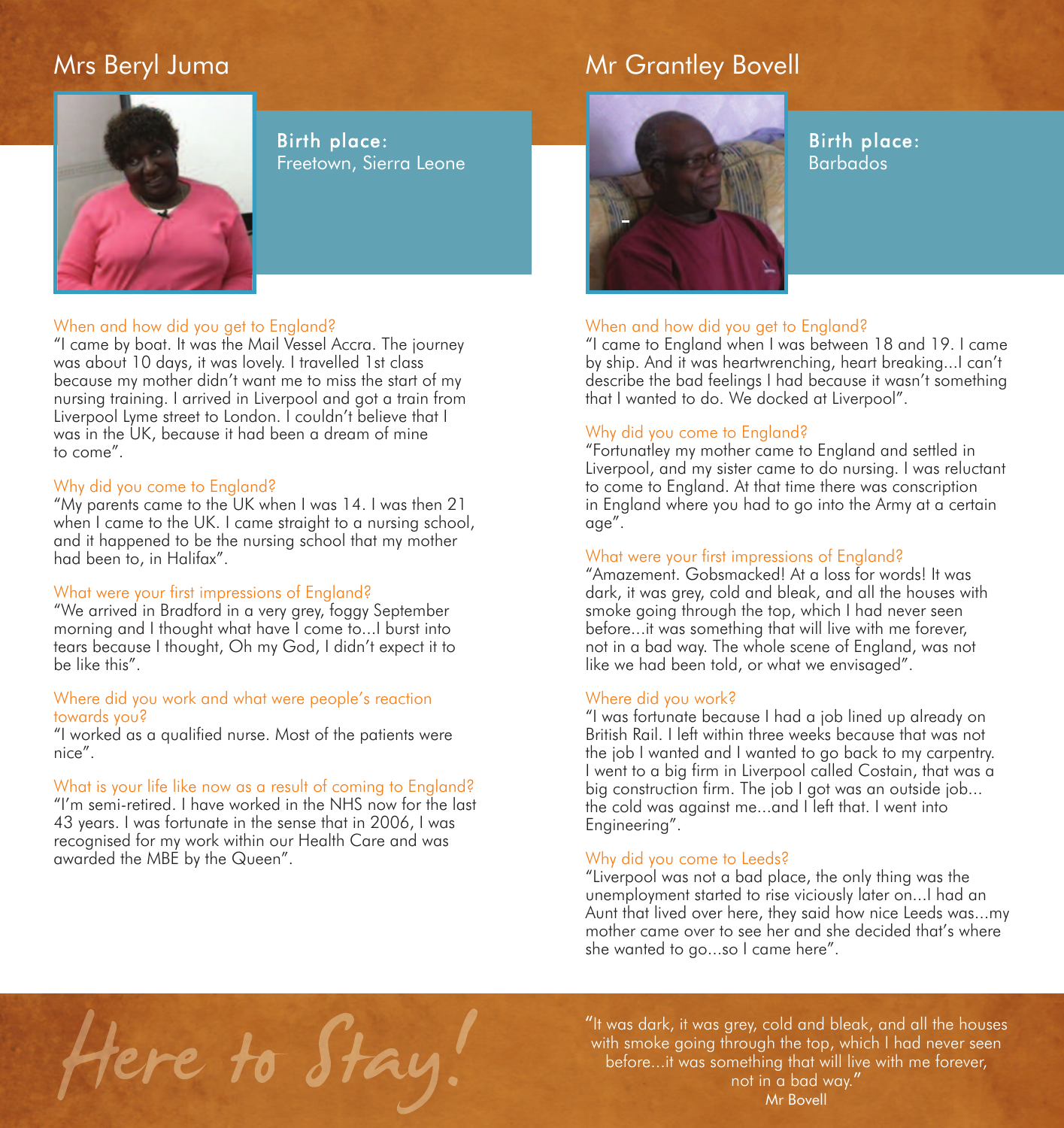# Mr Ian Charles

![](_page_4_Picture_1.jpeg)

Birth place: Trinidad, West Indies

#### When did you come to England? "I came here in 1954"

#### Why did you come to England?

"I had an uncle here who was a Land Surveyor...he advised me to come here. My father came to England on holiday and was very much in love with England and thought that we should come and study here. So one by one my family came over to study".

#### What work did you do before you came to England?

"When I left college with my certificate, my first job I got was just as a teacher, at an elementary school in Arima".

#### What were your first impressions of Leeds?

"In Leeds we had so much going for us there. We're talking about the '60s aren't we...so many things happened in those days with the economy and things".

#### Where did you work?

"I came here and then got a job as a land surveyor with the Coal Board. I have been an active member of the community. I was involved in the Princess trust for 25 years".

#### Why did you stay in Leeds?

"Just everybody took to me, I took to them. It was really, really family and that is why I stayed on, because I got used to the life here which has become a home from home to be honest. I just seemed to lose touch with my friends at home. I'm glad I stayed to be honest, everything has worked out".

Mr English

Birth place: Cuba

Parents: Both Jamaican

#### Why did you come to England?

"I was at college doing an engineering course when the advertisment asking for personnel to come to England and be in the Air Force because they had a shortage of manpower. I was stationed for a while in Cambridge and then I came up to Dishforth in Yorkshire".

#### When did you come to England?

"The time was about 1944 and the Atlantic Ocean was crawling with German U-boats and they were picking off all the shipping and passenger vehicles that were on the sea".

#### What were your first impressions of England?

"It was cold. That was the main thing that stuck in my mind. I don't know whether I can manage this".

#### Where did you work after the RAF and what were peoples reactions towards you?

"When I'd finished, I got nominated for my MBE, I realised that somebody, somewhere had recognised what I was doing, and that I was doing a reasonably good job and that was their way of saying thank you.

I went to Baird Television in Bradford after, I was apart of the team that was producing 4,000 sets a week. After that I joined the civil service as a lecturer in engineering and design. I did that right until retirement".

![](_page_4_Picture_26.jpeg)

Here to Stay.